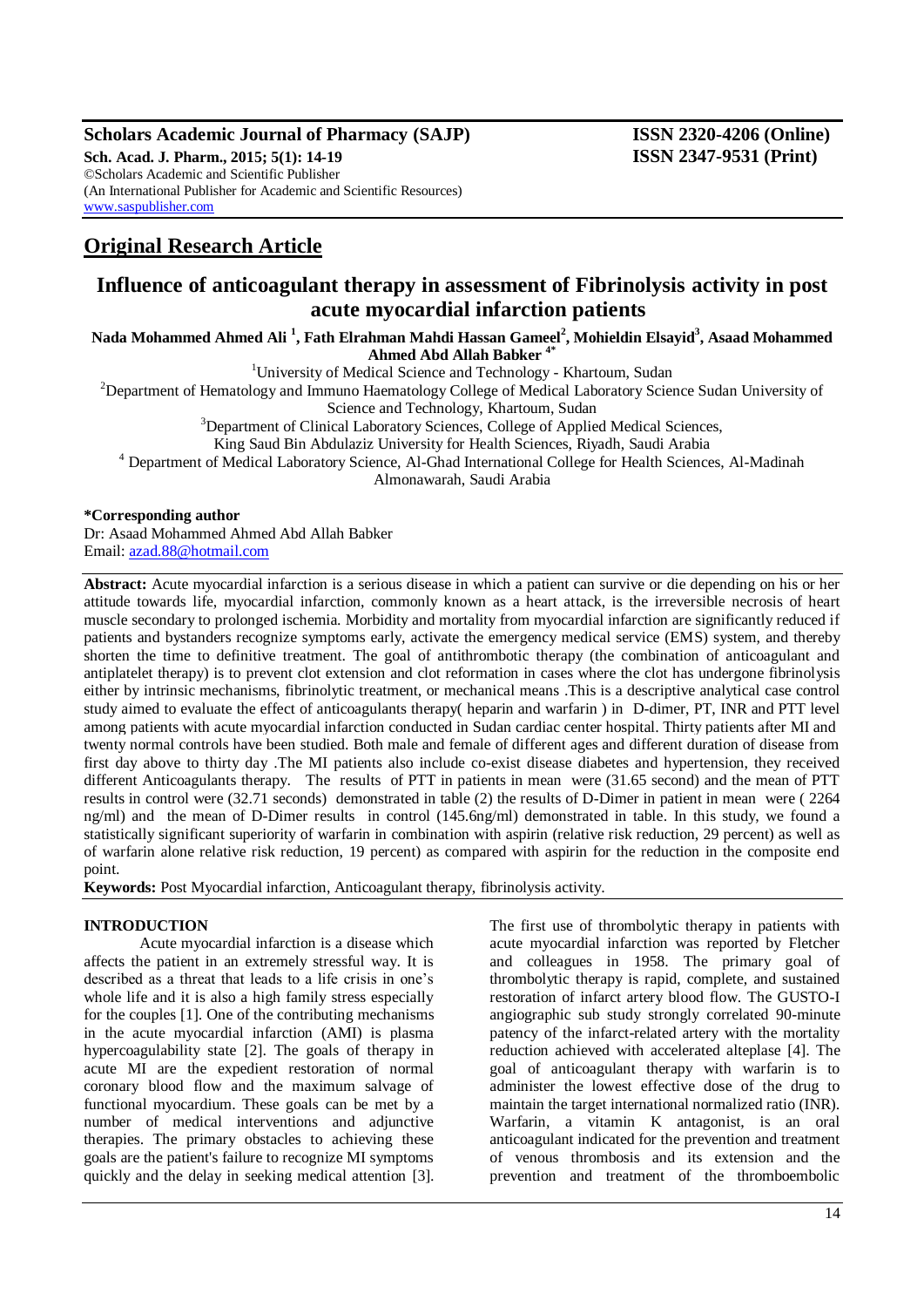complications associated with atrial fibrillation. Warfarin has also been used to prevent recurrent transient is chemic attacks and to reduce the risk of recurrent myocardial infarction, but data supporting these indications are inconclusive at this time Antiplatelet medications work by decreasing platelet aggregation and inhibiting thrombus formation [5]. Antiplatelet therapy initiated during a hospitalization for UA/NSTEMI and continued for long-term management has been shown to reduce future cardiovascular events. Anticoagulant medications work by inhibiting blood clotting, either by antagonizing the effects of vitamin K or by blocking/inhibiting thrombin. The use of anticoagulants—traditionally heparin—is standard treatment for patients hospitalized with ACS, and newer anticoagulants have been developed that improve outcomes and reduce or have a bleeding risk similar to heparin [6]. Unfractionated heparin has been used in most fibrinolytic regimens, especially those that possess high fibrin specificity; uncertainty persists regarding the optimal timing, route of administration, and dose to be used. Recently, the role of heparin has been critically examined in the large phase 3 Intravenous lanoteplase for Infarcting Myocardium Early (InTIME)-2 studies, which compared lanoteplase to recombinant tissue plasminogen activator (rt-PA) [7].

## **MATERIALS AND METHODS**

This study was carry out of thirty MI patients known case of myocardial infarction patient above 40 years (male and female) and twenty healthy people matched for age and gender were assigned to the healthy control group, admitted to Sudan Heart Center Al-shab teaching , Ahmed Gasim and Khartoum teaching hospital . After consent was obtained by patients then data collected using structure questionnaire and direct interview to collect information. Then three ml of venous blood has been collected, from each subject, in 3.8% trisodium citrate (9:1 vol/vol). D-dimer has been measured using i-CHROMA<sup>TM</sup> system (Boditech – Korea) in rang of  $50 -$ 10,000 ng/ml. The test used is the sandwich Immuno detection method. D-Dimer is bound with an antibody in buffer and the antigen-antibody complexes are captured by antibodies that have been immobilized on the test strip as sample mixture migrates through nitrocellulose matrix. Signal intensity of fluorescence

on detection antibody reflects the amount of the antigen captured is processed by i-CHROMA<sup>TM</sup> Reader to show D-Dimer concentration in the specimen. Also the blood coagulation markers, PT, INR and aPTT were measured by DiaPlastin and DiaClin kits (DiaMed GmbH, Switzerland). Data analysis was performed using statistical package for social science (SPSS) software. Evaluation of patient's data was performed using the ttest and Pearson correlation test. Results with p value < 0.05 were considered as statistically significant

## **RESULTS:**

The Total numbers of the studied of MI patients on Cardiac centers were 30 .They were at different age groups whose frequencies are ( $\leq 40$  years),  $(40 - 50 \text{ years})$ ,  $(51 - 60 \text{ years})$  and  $(60 \text{ years})$ , are demonstrated in Fig (1), they also were at different duration of disease that that distributed in groups (less than5 days),  $(5-15 \text{ days})$ ,  $(16-30 \text{ days})$  and (more than 30 days) that show in table (3).From all the patient they also were at different gender Male 77% affected and female 23% affected that show in figure (2), there were diseases associated to MI , there were 10 diabetic patients and 15 hypertensive patients show in table (1) from all patient there were 30% had history with MI, show in figure (3), and there were 63.3 % of all patient with family history show in figure (4), From all patients there were 40% smokers show in figure (5). The results of PT in patient in mean were (14.73 seconds) and the mean of PT result in control were (15.27 seconds) demonstrated in table (2), the mean of INR results in patients were 1.22 and the mean of INR results in control were 1.19 demonstrated in table (2) .The results of PTT in patients in mean were (31.65 second) and the mean of PTT results in control were (32.71 seconds) demonstrated in table (2) the results of D-Dimer in patient in mean were ( 2264 ng/ml) and the mean of D-Dimer results in control (145.6ng/ml) demonstrated in table (2).The peak mean of coagulation parameters were obtained in duration from 5-15 days demonstrated in table (3). The mean of PT results were (15.1 seconds) , the mean of INR were 1.14 , the mean of PTT (30.34 seconds) and the mean of D-Dimer were 3581.11ng/ml. demonstrated in table (2) . The maximum results of INR related to anticoagulants therapy were obtained in patients whose used Calaxin + Asprin together, were demonstrated in table (4).



**Fig-1: Age distribution on MI patients, n=30**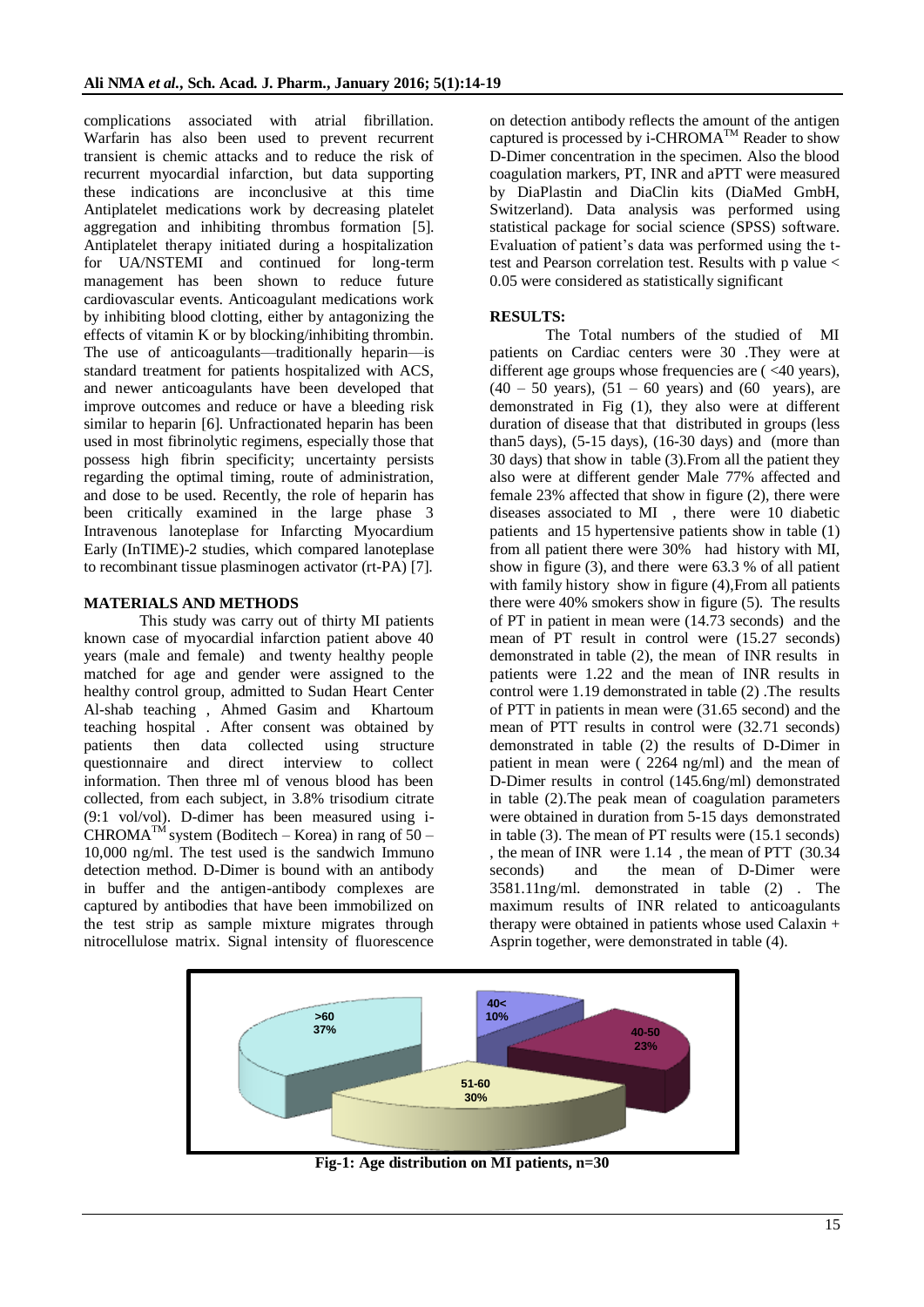

**Fig-2: gender related incidence distribution among MI patients n=30**







**Fig-4: family history distribution among MI patients n=30**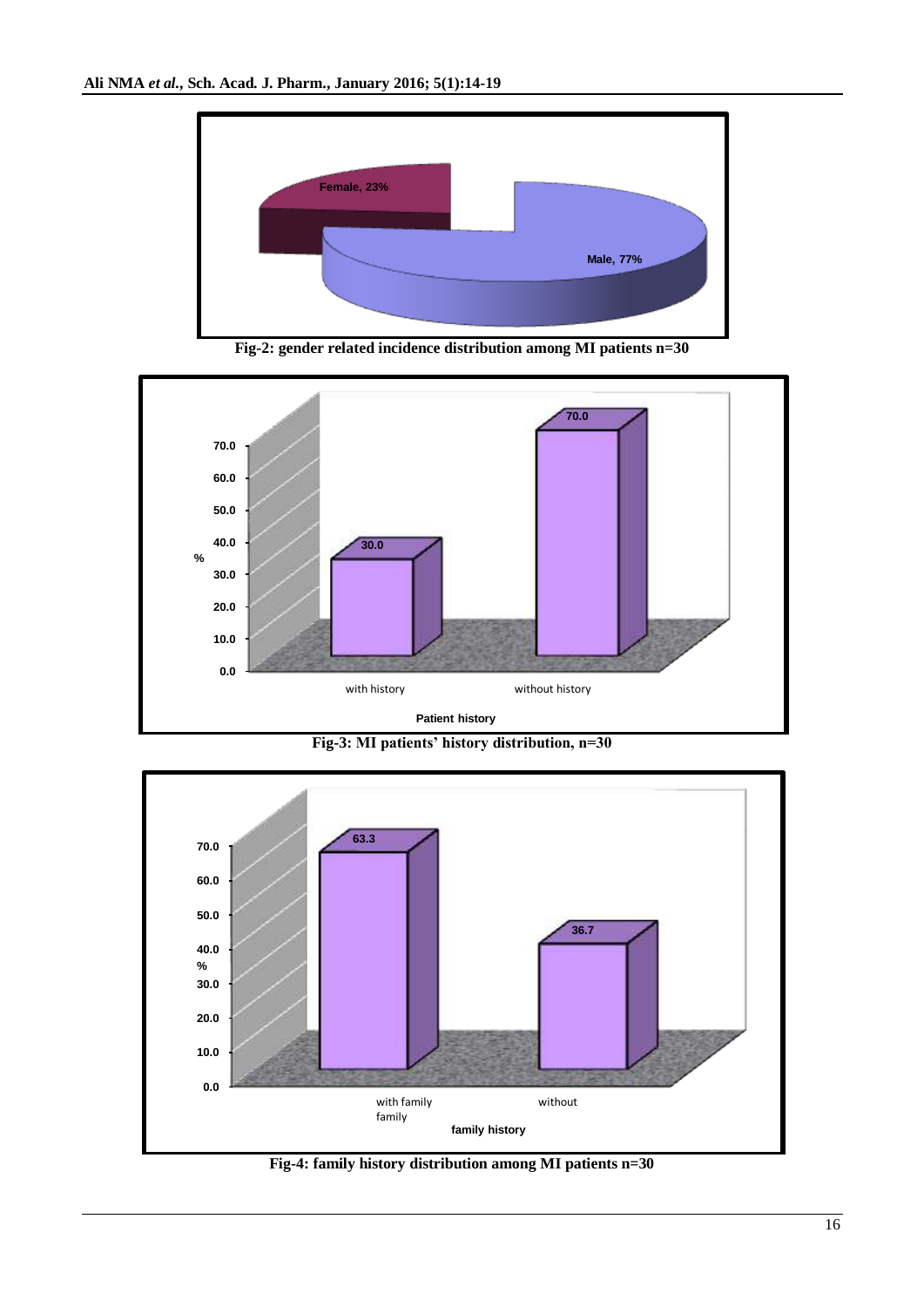

**Fig- 5: the incidence of smokers and non-smokers among MI patients, n=30**

| Table 1: Diseases associated to MI frequency distribution among the study group. |           |         |              |         |  |
|----------------------------------------------------------------------------------|-----------|---------|--------------|---------|--|
| Group                                                                            | Diabetes  |         | Hypertension |         |  |
|                                                                                  | Frequency | Percent | Percent      | Percent |  |
| Positive                                                                         | 10        | 33.3    |              | 50.0    |  |
| Negative                                                                         | 20        | 66.7    |              | 50.0    |  |
| Total                                                                            | 30        | 100.0   | 30           | 100.0   |  |

# **Table 2: the mean level of PT, INR, PTT and D-Dimer among MI patients, n=30 and control =20**

| sretemaraP | $Mean \pm SD$         |                    | P-value |
|------------|-----------------------|--------------------|---------|
|            | Patient               | Control            |         |
| <b>PT</b>  | $14.73 \pm 2.06$      | $15.27 \pm 1.99$   | 0.393   |
| <b>INR</b> | $1.22 \pm 0.25$       | $1.19 \pm 0.19$    | 0.709   |
| <b>PTT</b> | $31.65 \pm 7.96$      | $32.71 \pm 6.89$   | 0.648   |
| D-dimer    | $2264.17 \pm 2855.33$ | $145.59 \pm 93.43$ | 0.000   |

## **Table 3: the mean coagulation parameters related to the duration of MI, n=30**

| Duration     | $Mean \pm SD$    |                 |                  |                       |
|--------------|------------------|-----------------|------------------|-----------------------|
|              | PT               | <b>INR</b>      | <b>PTT</b>       | D-dimer               |
| $<$ 5 days   | $14.80 \pm 2.04$ | $1.21 \pm 0.26$ | $32.60 \pm 9.23$ | $1851.83 \pm 2654.52$ |
| $5-15$ days  | $15.06 \pm 2.19$ | $1.14 \pm 0.18$ | $30.34 \pm 6.05$ | $3581.11 \pm 3354.06$ |
| $16-30$ days | $12.00 \pm 0.00$ | $1.2 \pm 0.00$  | $30.00 \pm 0.00$ | $300.00 \pm 000.00$   |
| $>30$ days   | $14.00 \pm 2.26$ | $1.60 \pm 0.00$ | $29.80 \pm 7.35$ | $1031.00 \pm 1038.03$ |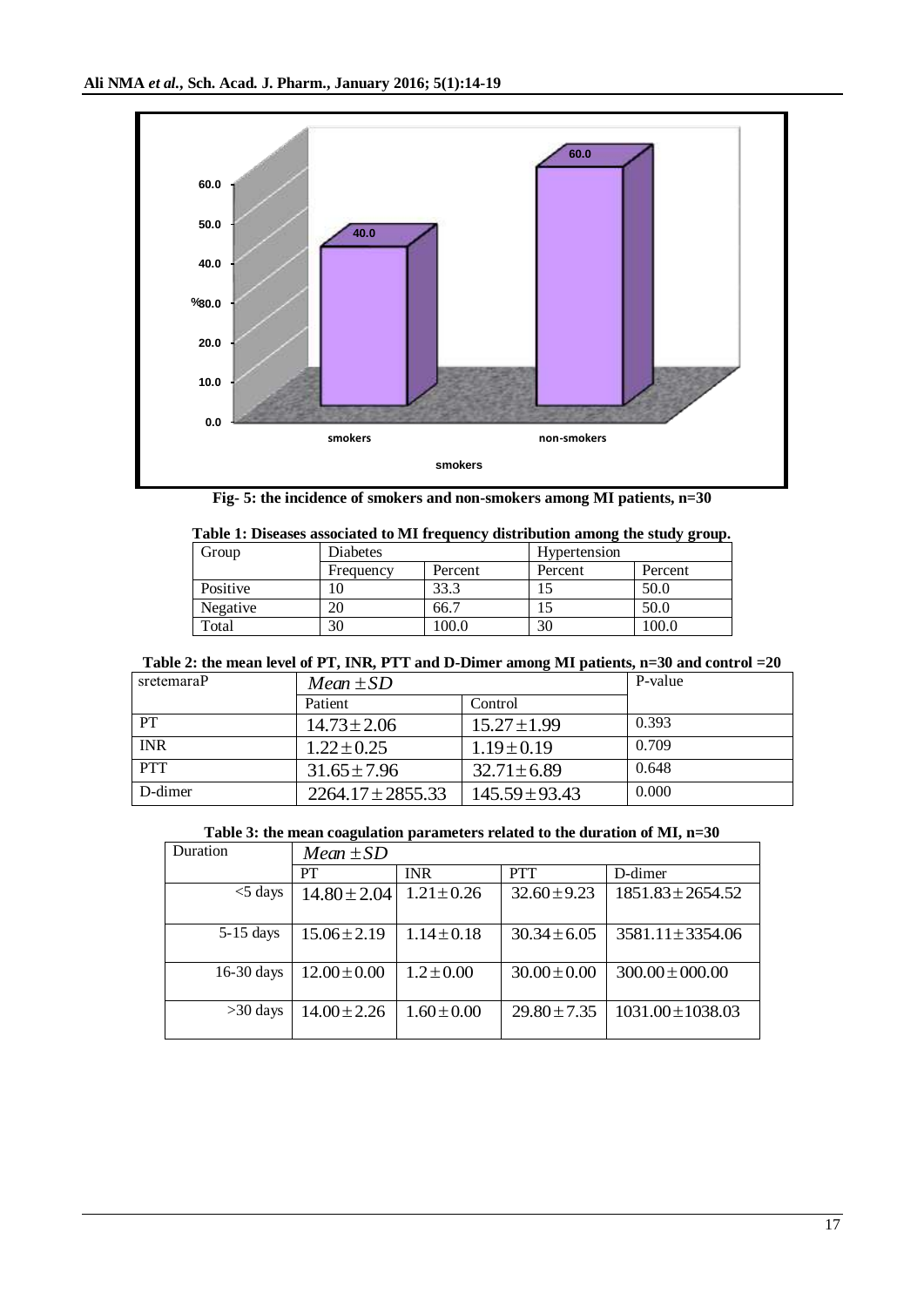|                        |                 |                | <b>INR</b>     |              |              |
|------------------------|-----------------|----------------|----------------|--------------|--------------|
| <b>Anticoatgulants</b> |                 | $\leq$ 1       | $1 - 1.3$      | >1.3         | <b>Total</b> |
|                        | asprin          | 1              | 1              | 3            | 5            |
|                        |                 | 3.3%           | 3.3%           | 10.0%        | 16.7%        |
|                        | calaxin+hepairn | $\mathbf{2}$   | 0              | 1            | 3            |
|                        |                 | 6.7%           | .0%            | 3.3%         | 10.0%        |
|                        | calaxin         | 1              | $\overline{2}$ | 1            | 4            |
|                        |                 | 3.3%           | 6.7%           | 3.3%         | 13.3%        |
|                        | calaxin+        | $\mathbf{2}$   | 8              | $\mathbf{2}$ | $12 \,$      |
|                        | asperin         | 6.7%           | 26.7%          | 6.7%         | 40.0%        |
|                        | Heparin+asprin  | 1              | 1              | 1            | 3            |
|                        |                 | 3.3%           | 3.3%           | 3.3%         | 10.0%        |
|                        | warfarin+asprin | $\bf{0}$       | 1              | 1            | $\mathbf{2}$ |
|                        |                 | .0%            | 3.3%           | 3.3%         | 6.7%         |
|                        | Heparin         | $\bf{0}$       | 1              | $\bf{0}$     | 1            |
|                        |                 | .0%            | 3.3%           | .0%          | 3.3%         |
| <b>Total</b>           |                 | $\overline{7}$ | 14             | 9            | 30           |
|                        |                 | 23.3%          | 46.7%          | 30.0%        | 100.0%       |

**Table 4: International Normalized Ratio related to the Anticoagulants therapy used in MI patients**

# **DISCUSSION:**

Acute myocardial infarction is a serious disease in which a patient can survive or die depending on his or her attitude towards life. This is because if one takes seriously doctors instructions there is a possibility of overcoming this condition. In this study of a large group of patients presenting with first myocardial infarctions who were eligible to receive thrombolytic therapy, we observed that in-hospital mortality increased from 2.8 percent among patients 60 years old or younger to 19.0 percent among those more than 70 years old, confirming the findings of previous study [8] . In this study, we found a statistically significant superiority of warfarin in combination with aspirin (relative risk reduction, 29 percent) as well as of warfarin alone (relative risk reduction, 19 percent) as compared with aspirin for the reduction in the composite end point. This also confirm by other study among patients with AMI [9]. In this study we found a significantly increase of D-dimmers was observed in patients under oral anticoagulant compared to normal control (p=0.00) .This finding agree with A cohort study with 70 patients conducted by Bitten court *et al.;* 2005 and concluded oral anticoagulant therapy did not influence circulating D-dimer levels. Also our finding agrees with study done by Ombandza, *et al.;* found that there was no correlation between INR and D-dimers levels in patients with oral anticoagulants [10]. The current study found there were different variations from first day to 15days in PT, INR and PTT among those patients, but after 15 days return to the normal value

this variation due to sensitive of coagulation factor to anticoagulation drugs types and duration. These findings agree with many studies conducted among patients under oral anticoagulants [11, 12, 13, 14]. It has been seen equally occurring in both male and female. It has also been viewed as life threatening condition which needs a lot of attention to prevent, promote health and cure from the disease. Current medical and surgical treatments have reduced the mortality rate but still the prognosis of AMI patient is poor Several studies have provided data on sex differences in mortality after myocardial infarction [8]. Our studies show an increased mortality in women during the early phase after the infarction (hospitalization or first 4 to 6 weeks) in unadjusted analysis. In most studies, much of this early increase in female mortality is explained by the older age and higher prevalence of unfavorable baseline conditions of women. Also study that presented short-term mortality data adjusted for age alone or in combination with other factors reported a decrease in the magnitude of the female-to-male relative risk to  $\langle 1.2 \rangle$  [15]. Several large cohort studies have reported an association between self-reported family histories of CHD with an RR for CHD that ranges from twice to 12 times that of the general population depending on the definition used. Age-Related Increase in Mortality among Patients with First Myocardial Infarctions Treated with thrombolysis [16]. In the last importantly, anticoagulation has been shown to reduce the incidence of stroke and mortality